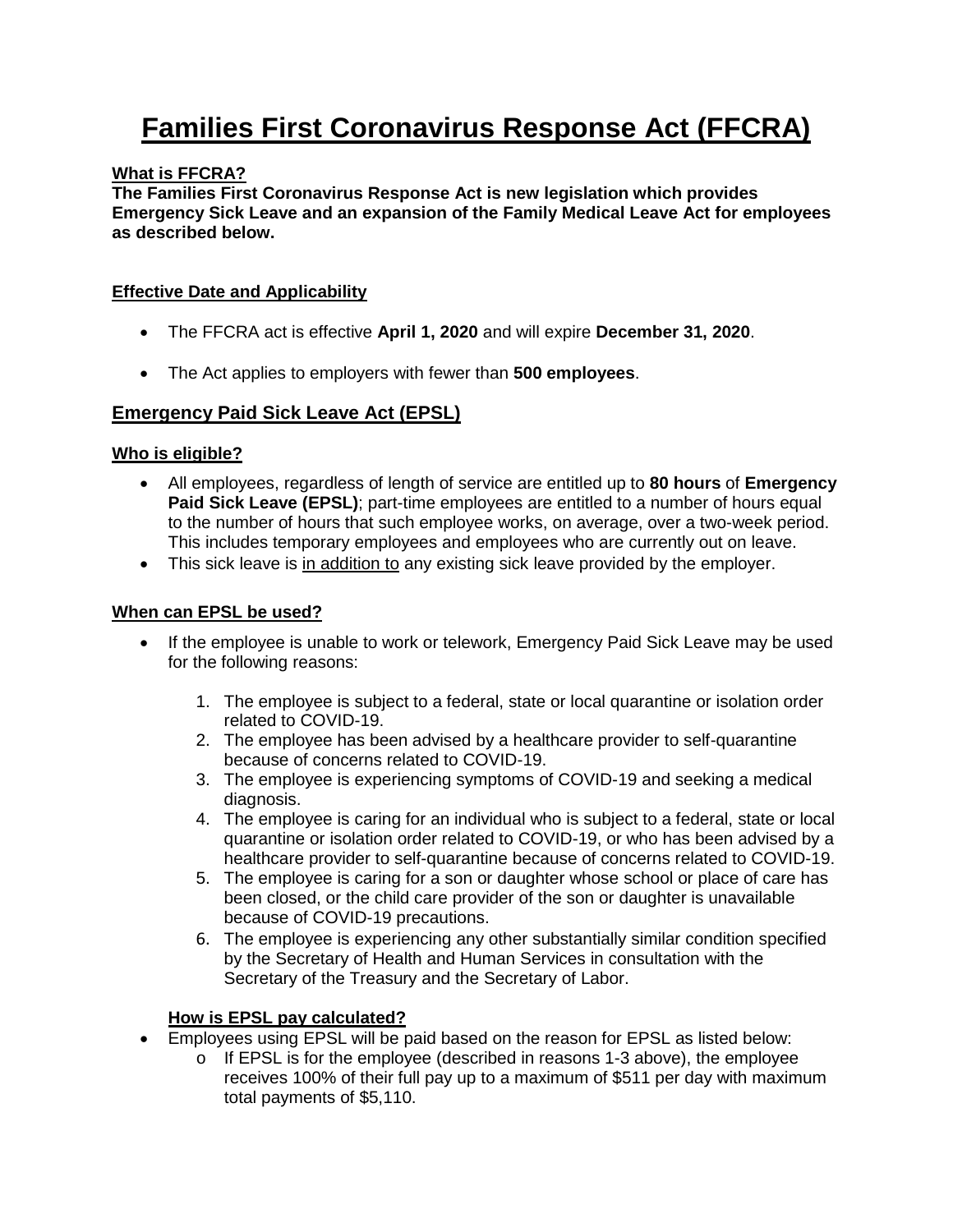$\circ$  If EPSL is for an employee to care for an individual or to take care of child due to school or child-care closure (described in reasons 4-6 above), the employee receives 2/3 of their regular pay up to a maximum of \$200 per day with maximum total payments of \$2,000.

#### **Do employees have to use other available sick leave or vacation/PTO prior to using EPSL?**

- It is not necessary for employees to use other paid leave prior to using Emergency Paid Sick Leave.
- Please reach out to your supervisor or HR if you plan on using EPSL for the correct pay code and to answer any questions you may have.

# **Emergency Family and Medical Leave Expansion Act**

## **Who is eligible?**

Any full time or part time employee who has been employed with the Company for 30 calendar days.

#### **When can Emergency Family and Medical Leave be used?**

This leave can only be used when an employee is unable to work or telework to care for a child less than 18 years of age if the child's school or place of child care has been closed or is unavailable due to a public health emergency.

#### **How is pay calculated when using Emergency Family and Medical Leave?**

The first 10 days of leave are unpaid. If an employee chooses, they may use vacation, PTO or existing sick leave (including Emergency Paid Sick Leave) during the first 10 days otherwise the first 10 days are unpaid.

After the first 10 days of leave, the following ten weeks are paid at 2/3 of the employee's regular rate of pay up to a maximum of \$200/day with maximum total payments of \$10,000 for the number of hours the employee normally would have been scheduled to work. For employees with varying work hours, a special formula is provided by the Act.

> o Employees are required to provide notice as soon as practicable when the need for leave is foreseeable.

## **What does the Expanded FMLA mean for employees?**

Employers with more than 25 employees are required to reinstate employees in the same or equivalent positions as mandated by FMLA after use of the leave. Employers with fewer than 25 employees are exempt from reinstating the employee if the employee's position no longer exists following the leave due to operational changes caused by COVID-19.